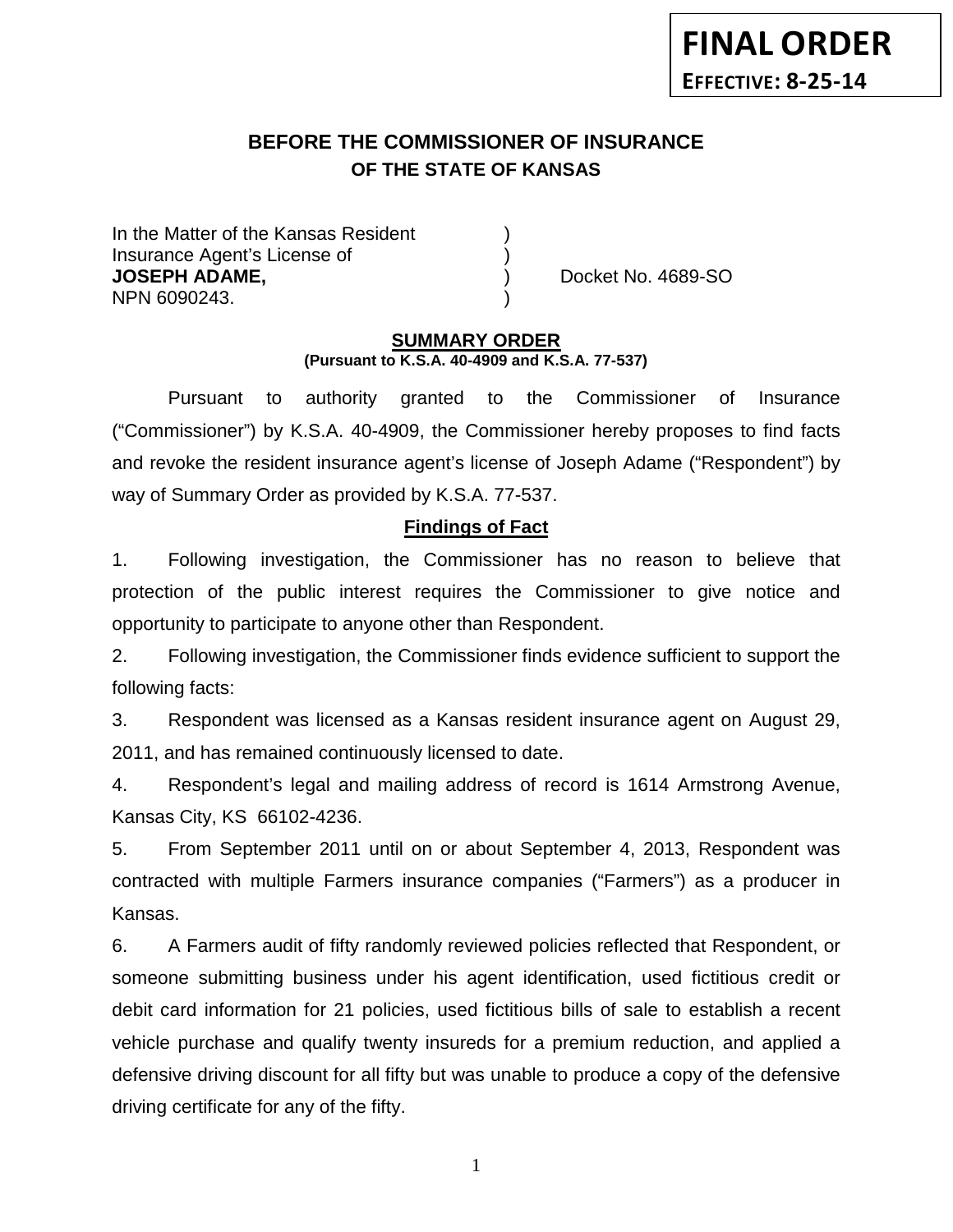7. By letter of May 29, 2014, addressed to Respondent at his mailing address of record, counsel for KID invited Respondent to reply in writing June 13, 2014, if he disputed the foregoing facts.

8. Respondent replied that the Farmers payment system was flawed because it did not reject erroneous debit or credit card information, that sales people at a car dealership falsified bills of sale for consumers to help them get liability coverage long after the purchase of a vehicle, and he was not required to provide proof of defensive driver training.

9. The audit shows that the same debit/credit card number was used on all 21 policies plus two additional policies that were out of force before the transactions failed; confronted with that information, Respondent again stated it was impossible for him or his office staff to know if a card number was used repeatedly.

10. Later, after additional investigation by Farmers and KID, Respondent explained that sales persons at car dealerships collected information, called his office for a quote, and then completed the application with payment or payment authorization, and Respondent would go to the dealership and pick up payments and signed forms later.

11. To the best of KID's knowledge and belief, none of the sales persons Respondent dealt with holds a license to sell, solicit, or negotiate automobile insurance business in Kansas.

# **Applicable Law**

12. K.S.A. 40-4909(a) provides, in relevant part:

"The commissioner may deny, suspend, revoke or refuse renewal of any license issued under this act if the commissioner finds that the applicant or license holder has: . . .

(7) Admitted to or been found to have committed any insurance unfair trade practice or fraud in violation of K.S.A. 40-2404, and amendments thereto.

(8) Used any fraudulent, coercive, or dishonest practice, or demonstrated any incompetence, untrustworthiness or financial irresponsibility in the conduct of business in this state or elsewhere. . . .

(12) Knowingly accepted insurance business from an individual who is not licensed." K.S.A. 2013 Supp. 40-4909(a).

13. "Making false or fraudulent statements or representations on or relative to an application for an insurance policy, for the purpose of obtaining a fee, commission,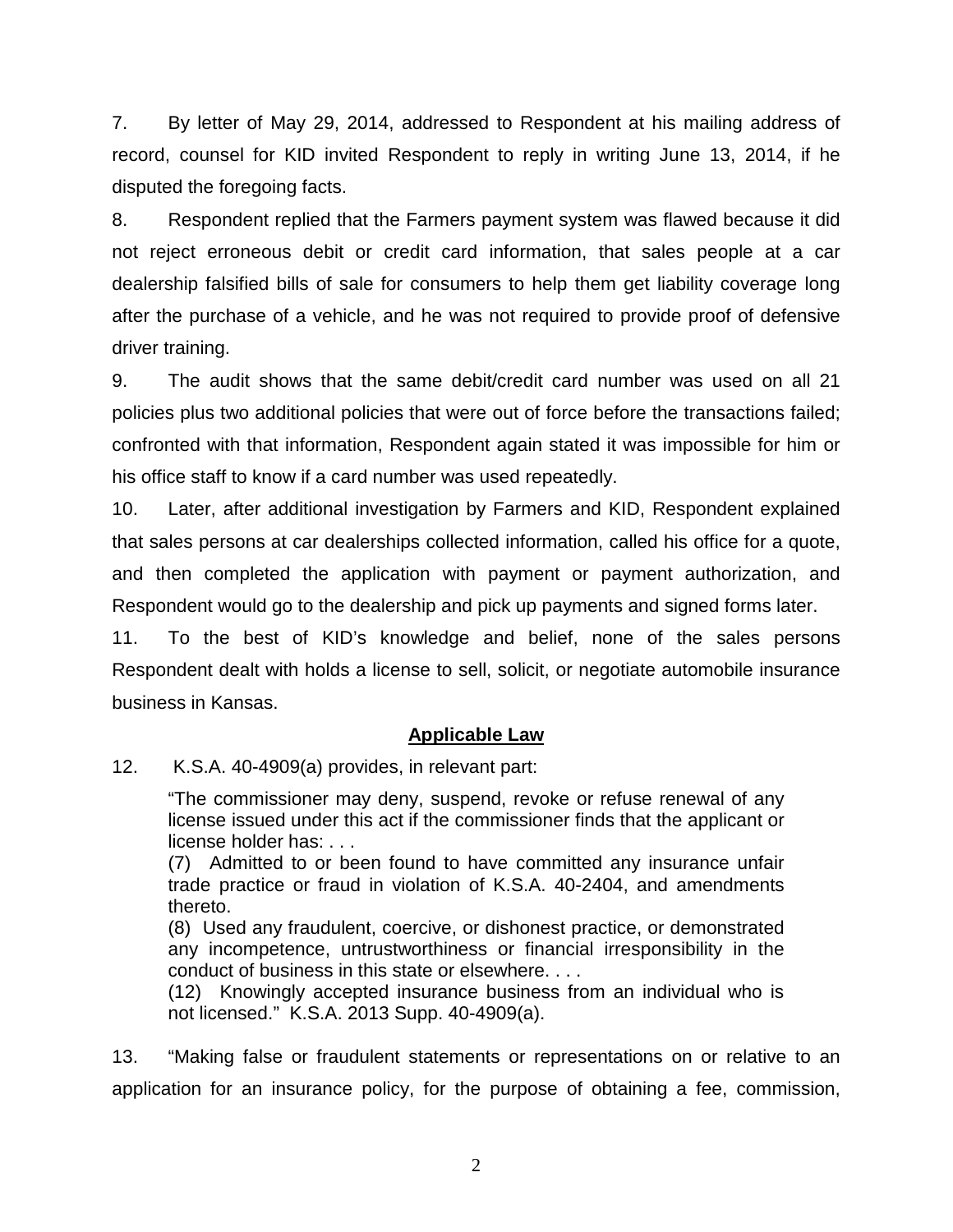money or other benefit from any insurer, agent, broker or individual" is an insurance unfair trade practice. K.S.A. 2013 Supp. 40-2404(11).

14. In addition, the Commissioner may revoke any license issued under the Insurance Agents Licensing Act if the Commissioner finds that the interests of the insurer or the insurable interests of the public are not properly served under such license. K.S.A. 2013 Supp. 40-4909(b).

15. "Any action taken under this section which affects any license or imposes any administrative penalty shall be taken only after notice and an opportunity for hearing conducted in accordance with the provisions of the Kansas administrative procedures act." K.S.A. 2013 Supp. 40-4909(c).

16. "Whenever the commissioner imposes any administrative penalty or denies, suspends, revokes or refuses renewal of any license pursuant to subsection (a), any costs incurred as a result of conducting an administrative hearing authorized under the provisions of this section shall be assessed against the person who is the subject of the hearing or any business entity represented by such person who is the party to the matters giving rise to the hearing." K.S.A. 2013 Supp. 40-4909(f).

#### **Conclusions of Law**

17. The Commissioner has jurisdiction over Respondent as well as the subject matter of this proceeding, and such proceeding is held in the public interest.

18. The Commissioner finds Respondent's license may be revoked pursuant to K.S.A. 40-4909(a)(7) because Respondent, or someone acting on behalf of Respondent, has made false or fraudulent statements or representations on or relative to an application for an insurance policy, for the purpose of obtaining a fee, commission, money or other benefit from any insurer, agent, broker or individual, which is an insurance unfair trade practice as defined by K.S.A. 40-2404(11).

19. The Commissioner finds Respondent's license may be revoked pursuant to K.S.A. 40-4909(a)(8) because Respondent has either used fraudulent or dishonest practices or demonstrated incompetence in the conduct of his business.

20. The Commissioner finds Respondent's license may be revoked pursuant to K.S.A. 40-4909(a)(12) because Respondent has knowingly accepted and submitted insurance business solicited and sold by unlicensed persons.

3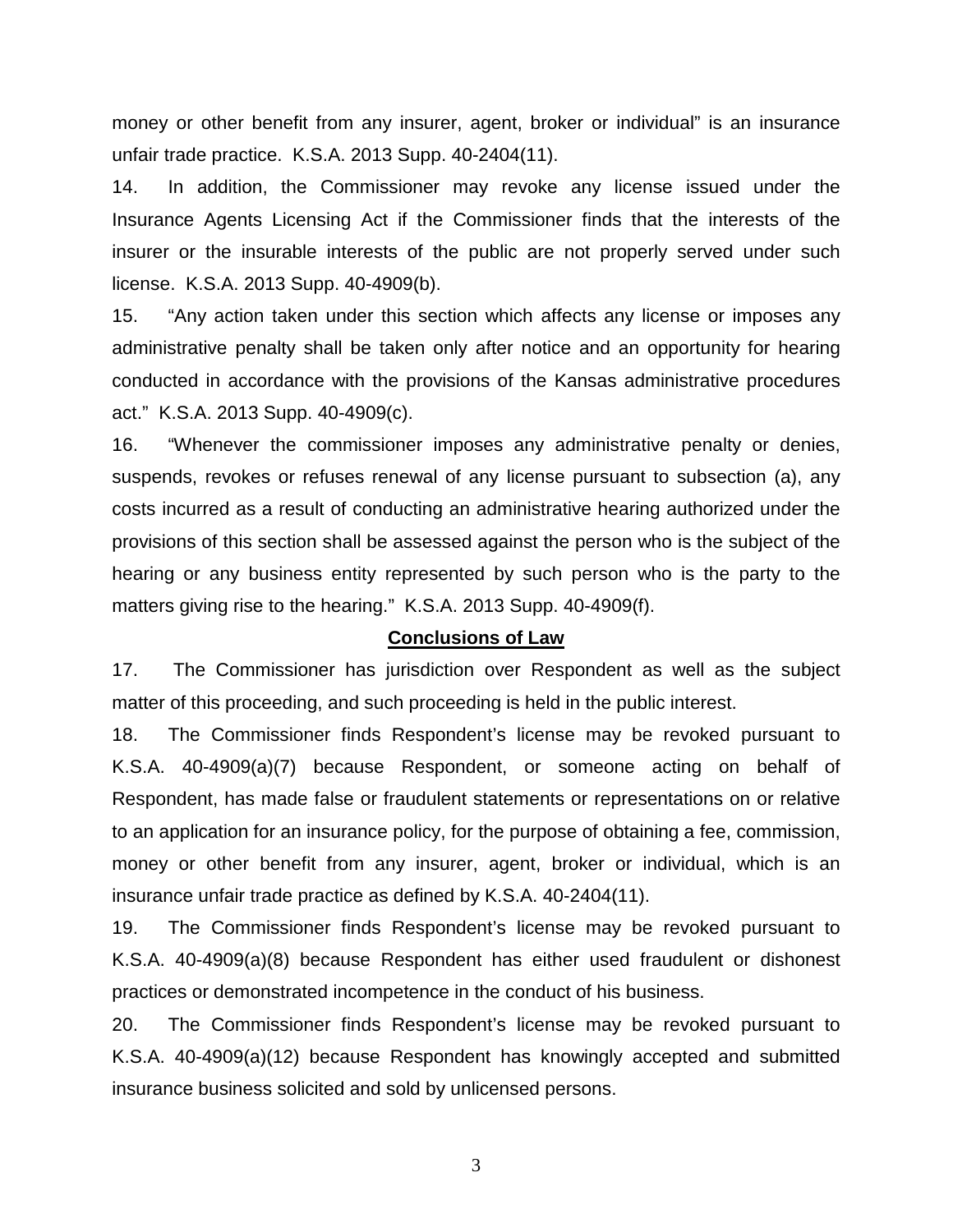21. Moreover, Respondent accepted insurance business solicited and sold by unlicensed persons as a pattern and practice and not on an isolated occasion.

22. The Commissioner thus finds that sufficient grounds exist for the revocation of Respondent's insurance agent license pursuant to K.S.A. 2013 Supp. 40-4909(a).

23. Finally, the Commissioner finds that Respondent's license may be revoked pursuant to K.S.A. 40-4909(b) because Respondent's license is not serving the interests of insurers or the insurable interests of the public.

24. Based on the facts and circumstances set forth herein, it appears that the use of summary proceedings in this matter is appropriate, in accordance with the provisions set forth in K.S.A. 77-537(a), in that the use of summary proceedings does not violate any provision of the law, the protection of the public interest does not require the KID to give notice and opportunity to participate to persons other than Respondent, and after investigation, KID believes in good faith that the allegations will be supported to the applicable standard of proof.

#### **Policy to be Served**

Before issuing an insurance agent license, the Commissioner must determine that the applicant is qualified and has not committed any act that would be grounds for denial, suspension, or revocation. K.S.A. 40-4905(b). Further, the Commissioner may revoke any license issued under the Insurance Agents Licensing Act if the Commissioner finds that the interests of the insurer or the insurable interests of the public are not properly served under the license. The following action is appropriate to promote the security and integrity of the insurance business and protect insurance consumers by licensing, or continuing to license, persons or entities to sell, solicit, or negotiate insurance in the State of Kansas only if their conduct indicates they are both qualified and trustworthy.

**THE COMMISSIONER OF INSURANCE THEREFORE ORDERS** that the Kansas resident insurance agent's license of **JOSEPH ADAME** is hereby **REVOKED** and **JOSEPH ADAME** shall **CEASE and DESIST** from the sale, solicitation, or negotiation of insurance, doing any act toward the sale, solicitation, or negotiation of

4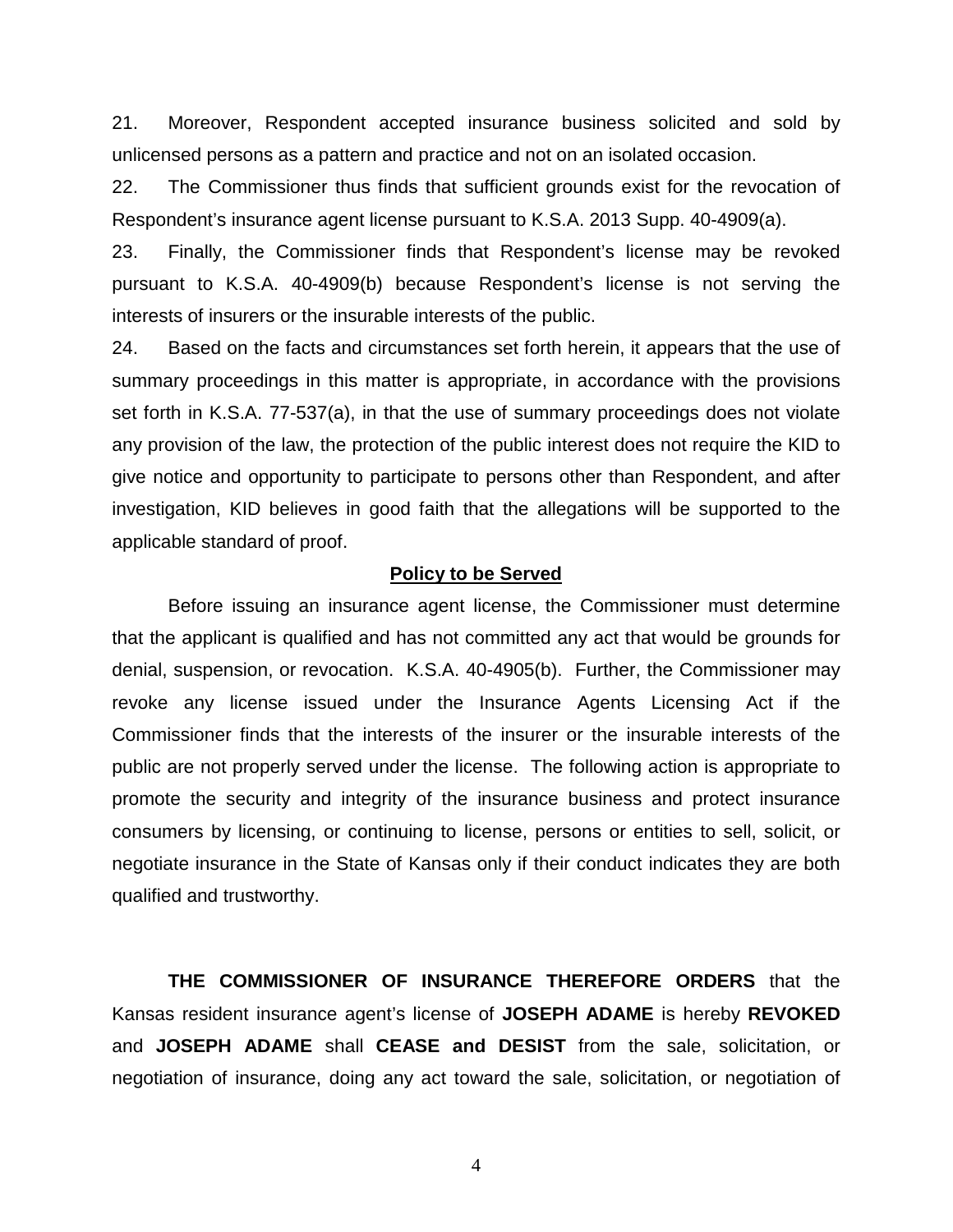insurance, and/or receiving compensation deriving from the sale, solicitation, or negotiation of insurance in Kansas or on Kansas risks through business conducted on and after the effective date of this order.

**It is further ordered**, pursuant to KSA 77-415(b)(2)(A), that this order is designated by KID as precedent.

# **IT IS SO ORDERED THIS \_\_5th\_\_ DAY OF AUGUST, 2014, IN THE CITY OF TOPEKA, COUNTY OF SHAWNEE, STATE OF KANSAS.**



\_/s/ Sandy Praeger\_\_\_\_\_\_\_\_\_\_\_\_\_\_\_\_ Sandy Praeger Commissioner of Insurance

BY:

/s/ John Wine John Wine General Counsel